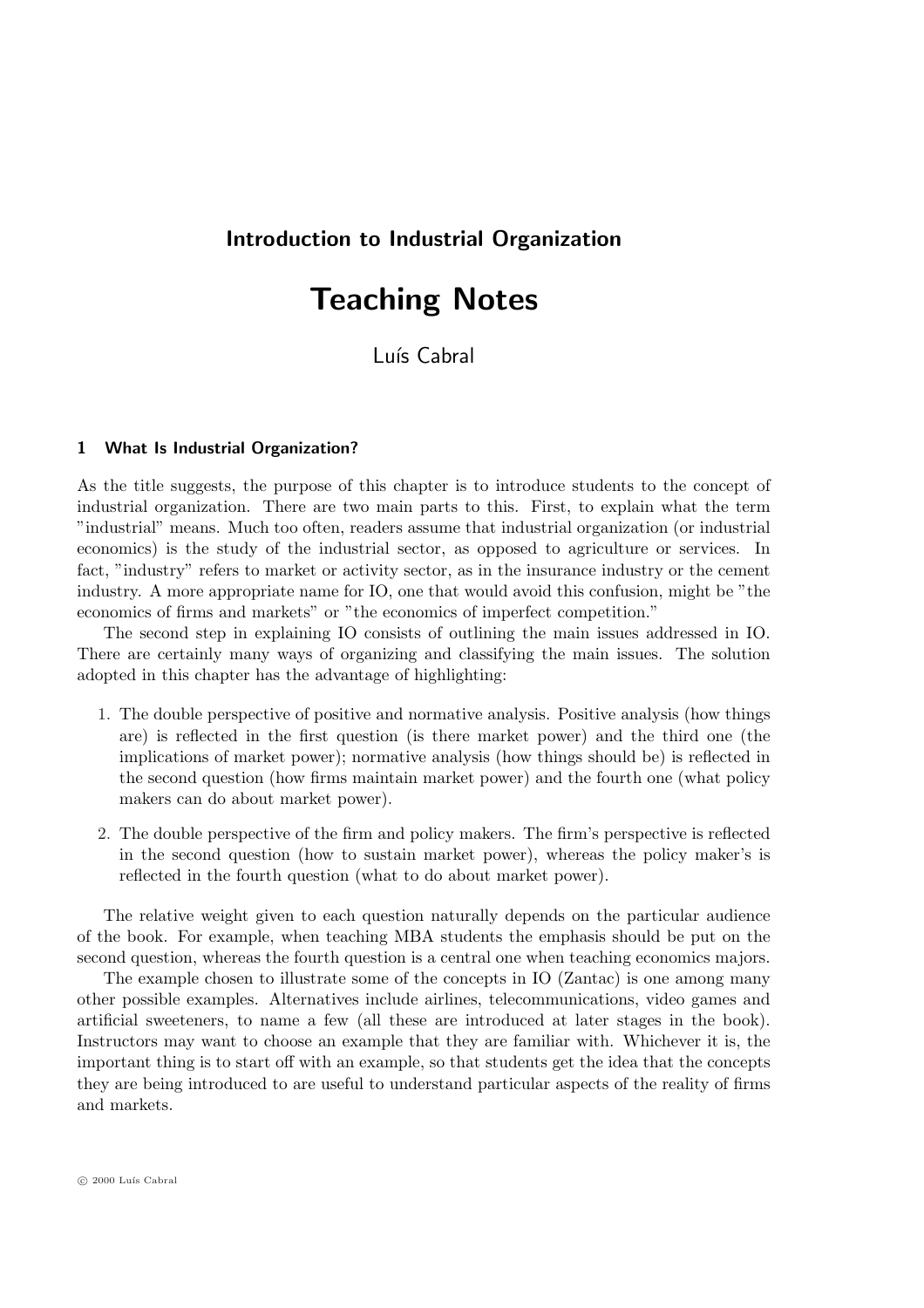# 2 Basic Microeconomics

This chapter is addressed to readers who have not previously studied microeconomics (or have done it so long ago that they need a refresher). When teaching economics majors, who will normally have taken at least one economics class before taking IO, this chapter may be skipped without much loss.

Short as it is, this chapter encapsulates some of the most important concepts in microeconomics. The concepts of consumer surplus, producer surplus, and allocative efficiency play a central role in any discussion regarding public policy. For this reason, in courses that emphasize the public policy side of IO, it is well worth it to spend some extra time making sure students understand these concepts. It is also important to emphasize that allocative efficiency is only part of the story. Historically, economists have placed a little too much weight on static allocative efficiency, leaving productive efficiency and dynamic efficiency to a secondary level

In courses that emphasize the strategy aspect of IO (e.g., MBA courses), special emphasis should be put on the concept of economic cost and its applications for decision making. Rational decisions should take into account opportunity costs, even if these do not correspond to actual expenditures; and should exclude sunk costs, even if these correspond to actual expenditures. Although, in most of the book, this does not appear explicitly, the concept of economic cost is implicit in just about every economic decision.

In courses that include both the managerial and the strategy aspects of microeconomics (e.g., the MBA micro course at LBS and Berkeley), it might be worth to include additional materials to discuss the concept of economic costs: these ideas are much too important to be limited to a short chapter as this.

#### 3 The Firm

As a first-order approximation, one may say that IO focuses primarily on competition between firms, placing relatively little weight on the internal workings of each firm. In particular, from the point of view of strategy, IO suggests how firms may improve their situation as a result of actions with respect to rivals, not so much actions with respect to its internal organization.

This is not a bad thing in and of itself: the effectiveness of every partial science results precisely from the fact that they are partial and are thus able to tackle a particular issue in depth. However, this is a limitation that should be duly acknowledged: there is more to the world of firms and markets than IO addresses.

This chapter highlights three aspects in which the IO view of the firm has to be taken with caution. First, IO assumes that firms behave as profit maximizers. Second, IO takes the limits of the firm—in fact, the very existence of firms—as exogenously given. Third, IO has little to say about why firms are different—other than to assume it. This chapter is therefore included in the introductory part of the book not because its contents are used later on. Rather, the idea is to help the student put the later chapters in their proper context.

The statement at the beginning of the first paragraph is perhaps a little too strong. Many IO economists have recently devoted themselves to studying the theory of the firm, one of the fastest growing areas of microeconomics. In fact, several schools now offer courses on the theory of the firm. When this is the case and students have taken or will take a course on the theory of the firm, the discussion of this chapter may be reduced or omitted.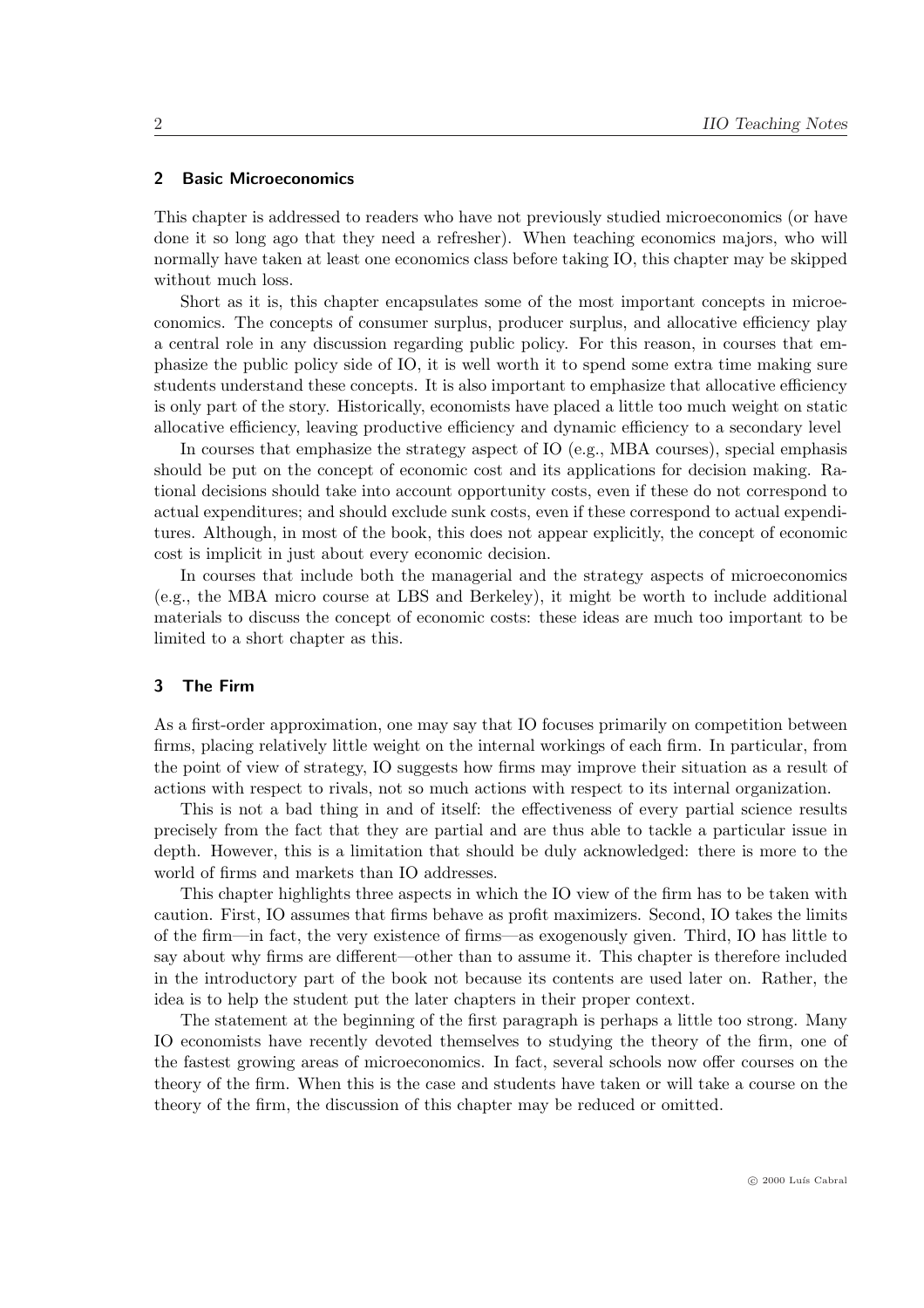Moreover, it is increasingly common for IO courses (or microeconomics courses with an emphasis on IO) to delve into issues of the theory of the firm, in particular the vertical boundaries of the firm. In that case, it may be worth to join together the discussion of Section 3.2 (what determines the size of the firm?) and that of Chapter 11 (vertical relations).

# 4 Games and Strategy

One of the great accomplishments of IO has been the rigorous application of game theory to the analysis of market competition. In fact, the game theoretic nature of IO is one of the main reasons why IO became so popular within economics—and with other related disciplines, such as strategy and marketing.

This chapter, which concludes the introductory part of the book, presents the main concepts of game theory that are necessary to understand the rest of the text. In fact, the chapter goes a little beyond what is strictly required to follow the rest of the text. As indicated in footnote c, Sections 4.2 and 4.3 can be skipped in a first reading. Not that sequential games and repeated games are unimportant: in fact, Chapters 12 and 15 introduce various sequential games; and Chapter 8 is essentially based on the notion of repeated games. However, Chapters 8, 12 and 15 are written in a way that allows for its comprehension without the prior reading of Sections 4.2 and 4.3.

There are two possible "strategies" regarding the placement of this chapter. One is to present the material upfront in its entirety. This has the advantage of giving a more unified view of game theory; it has the disadvantage that students have to bear a fair amount of material without seeing a significant payoff in terms of applications. An alternative strategy is to present Section 4.1 together with Chapter 7, Section 4.2 together with Chapters 12 and 15, and Section 4.3 together with Chapter 8. This has the advantage of introducing each concept together with an application; it has the disadvantage that game theory is introduced in a somewhat fragmented way.

# 5 Monopoly and Regulation

One of the important points this chapter attempts to make is that monopoly is not a zero-one concept: it all depends on how the market is defined. In fact, what really matters is not so much whether a firm dominates one hundred percent or less than one hundred percent of the market; the important thing is whether the firm has the power to set prices above marginal cost.

This distinction plays an important role in the way the whole book is structured. Many IO texts—e.g., Tirole's The Theory of Industrial Organization—are divided into two parts: monopoly and oligopoly. Such distinction is not made here. Each issue (price discrimination, advertising, etc) is approached both from the monopoly and the oligopoly point of view. The underlying idea is that the important distinction is not so much between monopoly and oligopoly but rather between firms with market power and firms without market power. (This is not exactly right, but is probably a good first-order approximation.)

The above distinction is also important when it comes to discuss the issue of regulation. Regulation is called for not because a firm is a monopolist but rather because a firm commands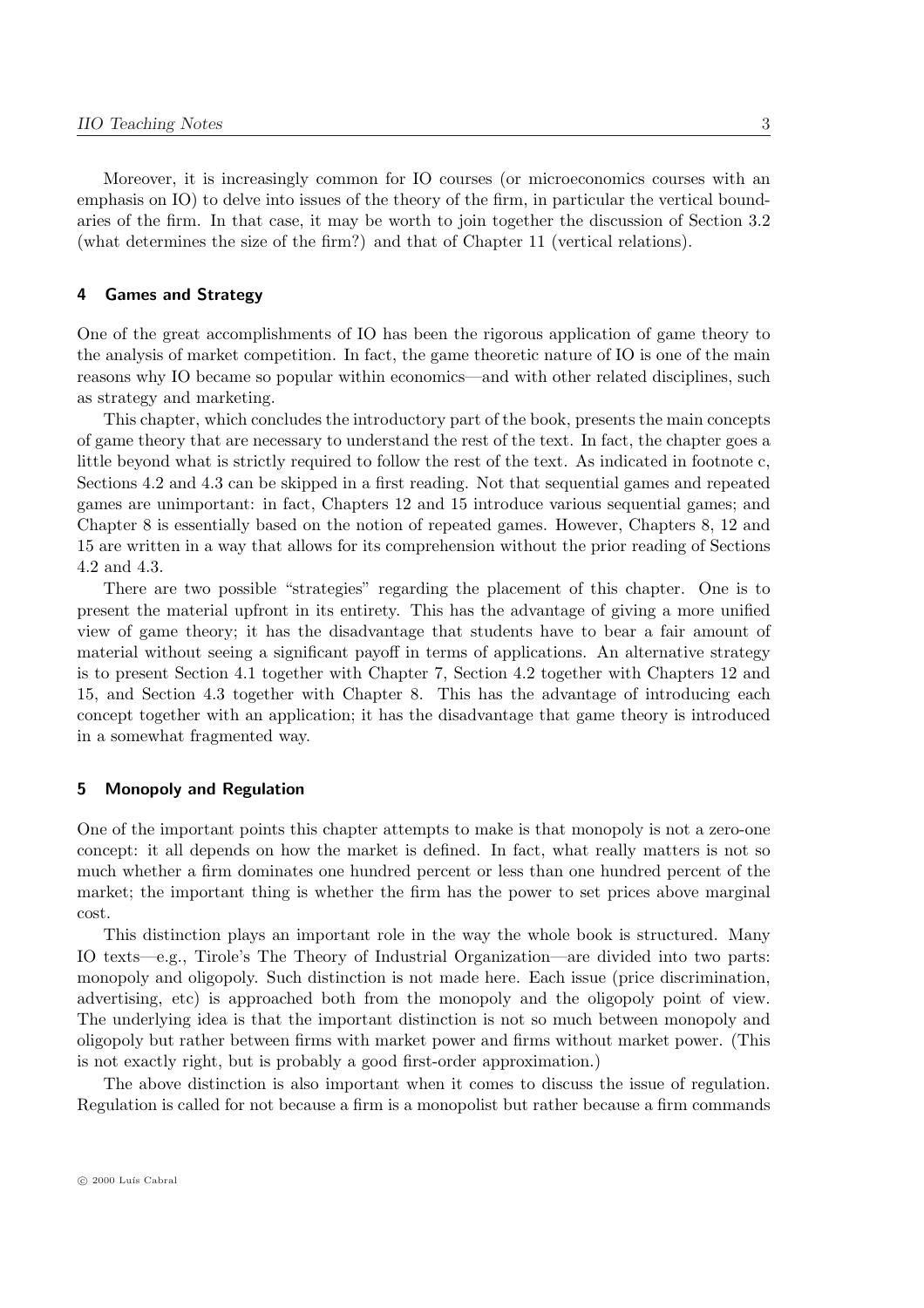excessive market power—and even then the question has to be asked whether regulation does more good than bad (cf the Microsoft case).

It should finally be noted that the discussion of regulation in this chapter is very summary. In courses where regulation is given a bigger weight, instructors may want to assign additional readings on the subject. There are some excellent introductory texts covering regulation, for example, Harrington, Vernon and Viscusi, The Economics of Regulation, MIT Press.

# 6 Perfect (and Almost Perfect) Competition

One may think of the spectrum of possible market structures as a segment with two extremes: monopoly and perfect competition. Both of these extremes are ideal situations that do not exist exactly in reality. In particular, there is no real-world industry that satisfies all of the assumptions of the perfect competition model. How useful is the model, then?

To address this question, this chapter presents two models that relax some of the rather extreme assumptions of the perfect competition model: the models of competitive selection and monopolistic competition. Of these two models, the first one is a bit of a novelty in IO textbooks. The reason for its introduction is fourfold. First, the theoretical developments around this model have been one of the important developments in the field during the 1980s and 90s, though this fact is not always duly appreciated. Second, the advent of powerful computers and rich datasets has created a wealth of well documented stylized facts regarding the process of firm entry, growth and exit, among others. Third, the theoretical models seem to fit the facts fairly well (actually, the models are a great help in understanding the facts). Fourth, there are still a large number of theoretical points to be studied and facts to be investigated; that is, this is important area in terms of future research.

This chapter, together with the previous one (Monopoly and regulation), is supposed to set the stage for the rest of the book. Together, these chapters make the point that the extreme models are a good approximation to situations that are close to the ends of the spectrum. So, a dominant firm (close to a monopolist, but not quite) behaves in a way similar to a monopolist; a firm in a competitive selection or monopolistic competition context (close to perfect competition, but not quite) behaves in a way similar to a firm under perfect competition. This leaves a host of other possible intermediate market structures, those with more than one firm but less than the "large number" assumed by perfect competition. This is where oligopoly analysis enters: Chapter 7 and the following chapters.

# 7 Oligopoly Competition

Many IO textbooks introduce the theory of oligopoly by presenting a series of models with little explanation of what their purpose is. When this happens, instructors are often faced with questions such as: Why so many models? Why are we not given the "right" model only, saving us the trouble of going through all the other ones?

The proliferation of IO models started in the 19th Century when, responding to the early work by Cournot, Bertrand proposed an alternative model of oligopoly competition that implied strikingly different predictions from the early model. As a result, the debate about which model is "best"—Cournot or Bertrand—has evolved into a cottage industry within IO.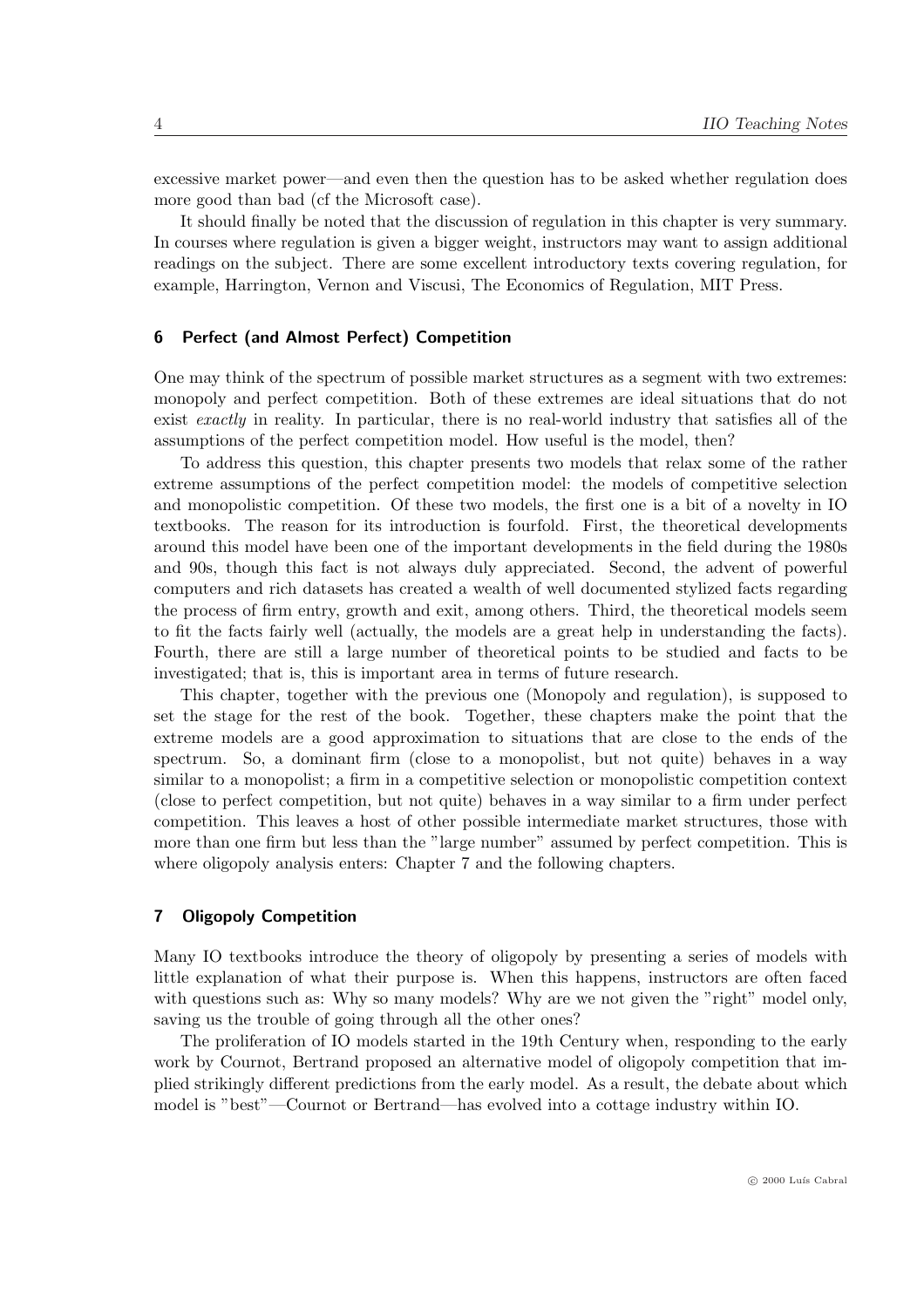The approach taken in this chapter is one that reflects recent developments in IO theory. In particular, it views the Bertrand and Cournot models as particular cases of a more general model of oligopoly competition where firms choose prices *and* quantities (or capacities). Seeing things from this perspective, the Bertrand model arises as the "right" solution when firms can adjust capacities faster than prices (e.g., software), whereas the Cournot model corresponds to the opposite case, the case when prices can vary faster than capacities (e.g., wheat, cement).

This way of looking at things is important for this chapter and, more generally, for the whole of oligopoly theory. There is no single model that is better than all other models. Each model is a better description of a certain type of industry. The art (and science) is then to determine what is the appropriate model for each situation.

Another important point that this chapter attempts to put across is that models are useful, operational tools to analyze a particular real-world situation—oligopoly competition, in the case of IO. For this reason, a fairly long section on comparative statics is included at the end of the chapter. Comparative statics is one of the main goals of economic modeling. It allows one to estimate the impact of an exogenous change in the equilibrium values of a given system—in the case of IO, prices, quantities, market shares, and so on.

Even when "theoretical" lectures are complemented by "applied" sections, it is recommended that some time is spent in the main lectures to go through the material in Section 7.5. Among other things, this will have the benefit of making students more confident in the value of the models—and theory, more generally. As Chesterton so aptly put it, the best help for practical life is a good theory.

The Bertrand model implies a very striking result: even if there are only two competitors, prices will be set at the level of marginal cost. From the perspective of positive economics, this implies what we might call the "Bertrand paradox" (Tirole, 1989): in reality, there are many industries that look like the Bertrand model but where prices are higher—or much higher than marginal cost. Chapter 7 includes a brief description of the three main explanations for this apparent paradox: capacity constraints (Chapter 7), dynamic interaction (Chapter 8) and product differentiation (Chapter 12).

From the perspective of competitive strategy, the outcome of the Bertrand model has aptly been described as the "Bertrand trap" (Hermalin, 1993): an outcome that firms should avoid at all costs. The three ways of explaining the Bertrand paradox (positive analysis) can then also be interpreted as ways of exiting the Bertrand trap (normative analysis)—especially the "escapes" described in Chapters 8 and 12. Depending on the nature of the audience, one or the other view may be emphasized. For example, when teaching MBA students it may make more sense to stress the idea of the Bertrand trap.

#### 8 Collusion

As mentioned in Chapter 7, there are essentially three "solutions" to the Bertrand "paradox" the fact that, under the assumptions of the Bertrand model, prices are equal to marginal cost even with only two competitors. Chapter 7 introduces the first of these solutions: capacity constraints. Chapters 8 and 12 focus on the two other solutions, repetition and product differentiation.

The main point of Chapter 8 is that, when firms compete over a number of periods, equilibrium prices may be above marginal cost when otherwise (i.e., with no repetition) the only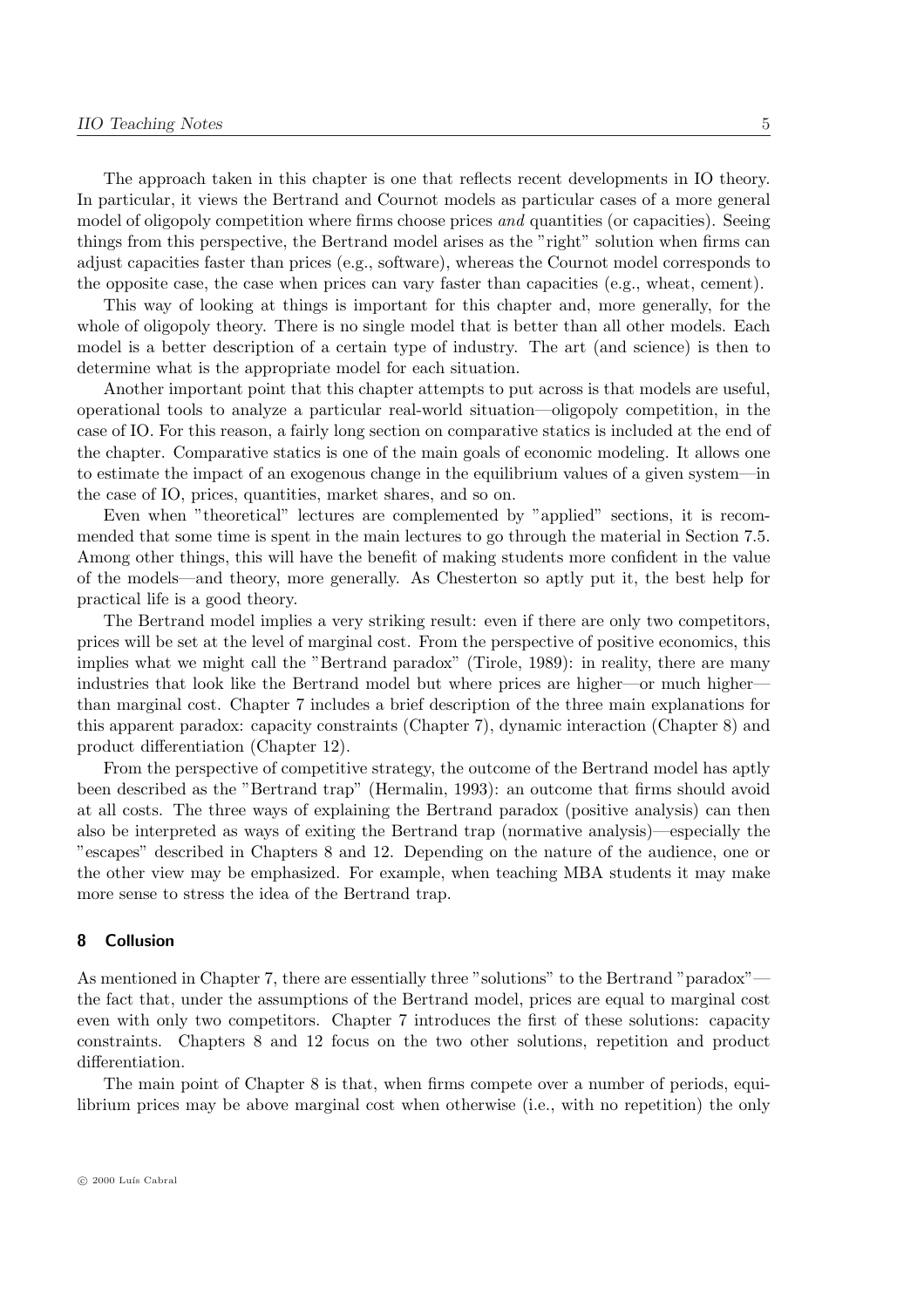equilibrium would be to price at the level of marginal cost. The intuition is that the shortterm gains from undercutting a competitor may not compensate the longer-term losses from entering into a price war.

In addition to explaining this idea, Chapter 8 outlines the main conditions under which we would expect pricing above marginal cost to be an equilibrium. The first set of conditions is that the discount factor is sufficiently close to one, which essentially means that firms interact frequently enough. Sections 8.2 and 8.3 address other factors that facilitate collusion.

Implicit or explicit collusion is an area of great importance in antitrust and competition policy. This is a chapter where it should be easy to find many current examples. In addition to the ones in the book, some are presented in this website. Moreover, a possible assignment for this chapter could be to ask students to come up with a current example featuring collusion and possible antitrust remedies. For this purpose, it may be useful to follow the links to "government institutions" under the links area of this website.

#### 9 Market Structure and Market Power

This is the only chapter in the book that is primarily devoted to empirical work. It is a more research-oriented chapter than the remaining ones. For this reason, it can be omitted from courses that are relatively more strategy-oriented.

As in rest of the book, the focus is primarily on issues, rather than the literature. It should be noted, however, that there is a very extensive literature on the structure-performance relationship and on the empirical estimation of market power. Instructors interested in going deeper in these issues may want to consult the chapters by Schmalensee and Bresnahan in the Handbook of Industrial Organization. Martin's "Advanced Industrial Organization" also contains a good discussion of the empirical literature.

One possible assignment in courses that are research-oriented—and when students have a good knowledge of econometrics—is to perform some basic econometric analysis based on existing datasets. Some links to existing datasets may be found in the links section of this website.

#### 10 Price Discrimination

This is the first of a series of four chapters that depart from the basic models of oligopoly and look at price and non-price strategies. This fourth part of the book is particularly important in courses with an emphasis on the strategy and marketing aspects of IO (especially the marketing aspects).

Various IO texts are divided into "monopoly" and "oligopoly" parts, with each part then subdivided according to the different issues. In this text, the classification is by issue, with each issue including both the monopoly and the oligopoly cases. (In this chapter, for the most part, we consider the monopoly case.)

There is a discussion regarding the classification of types of price discrimination, namely the classification, due to Pigou, of first-, second- and third-degree price discrimination. Although a paragraph is included in the text, it is probably best to avoid a discussion that is little more than semantics. Instead, the instructor can focus on the different instances of price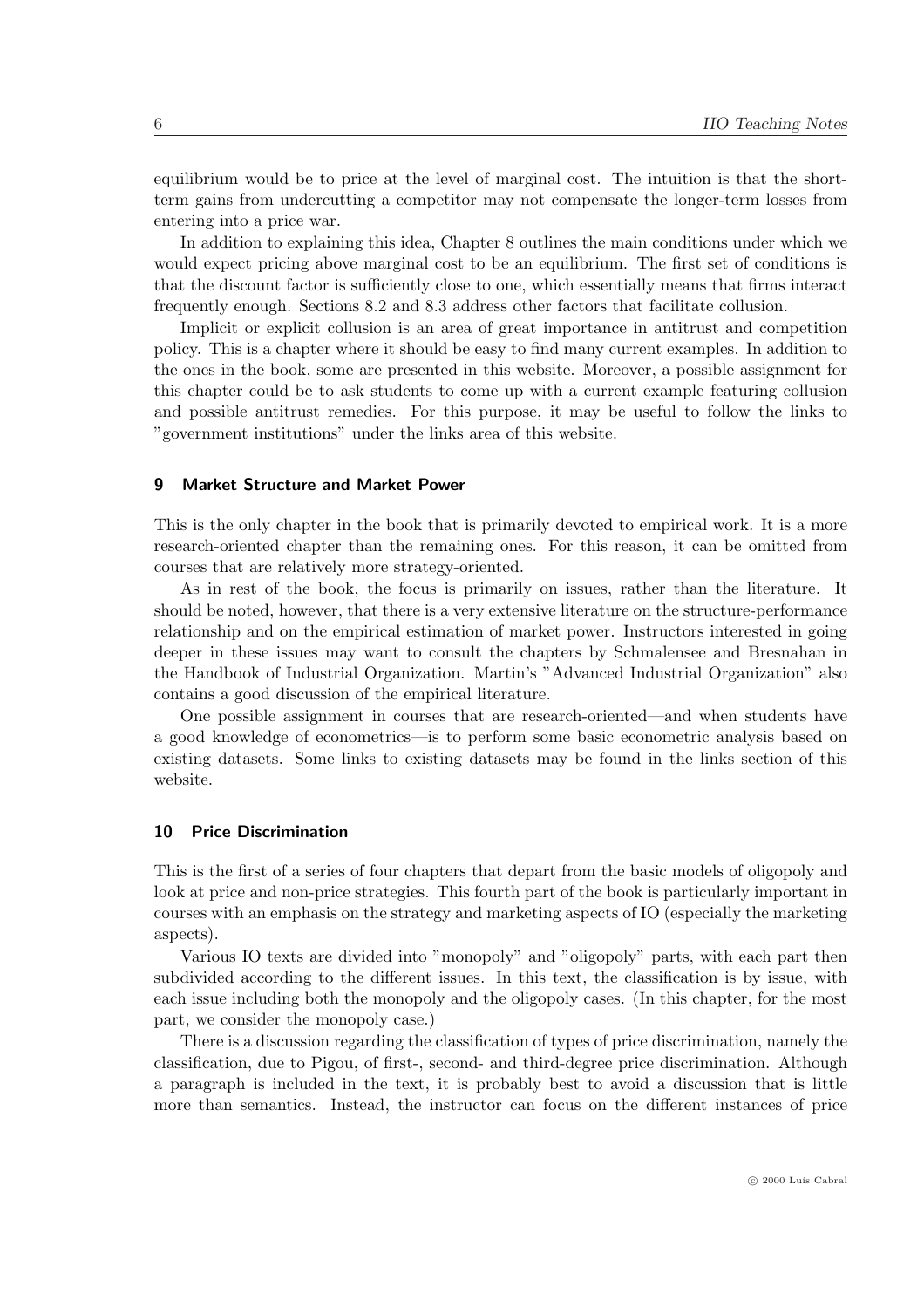discrimination using more specific names, such as self-selection, group discrimination, and so on.

One possible assignment for this chapter is to provide students with a demand system and ask them to select prices to maximize profit; and then compare the solution chosen by each student with the optimal solution. Based on the author's experience, such exercise has a number of advantages. First, it gives students the opportunity to take a hands-on approach to the problem of price discrimination. Second, it greatly motivates students to learn what the optimal solution is. [I am hoping to post a demand system for this purpose some time soon.—LC]

# 11 Vertical Relations

Vertical relations are one of the areas of most intense research activity in recent years. Although few IO texts devote an entire chapter to this topic, the amount of work developed during the 1980s and 90s more than justifies its separate treatment.

From the point of view of public policy, the main issue in this chapter is the conflict between efficiency reasons and market power motivations for different forms of vertical relations, from simple vertical restraints to full-fledged vertical integration. Although the analysis of public policy towards vertical relations is left to the end of the chapter, it may be worth starting off with the presentation of this conflict as a way to motivate the chapter. This is especially true if the audience is primarily composed of economics majors who are interested in public policy issues. (The same consideration applies to the merger analysis, which is introduced in Section 15.3.)

Contract theory plays a central role in the study of vertical relations. In fact, many of the developments in the theory of vertical relations have appeared in parallel with developments in contract theory. Most of these developments are rather technical and were therefore excluded from the main text. A series of supplemental sections present some of the main results, as well as bibliographic references to more thorough presentations of the material.

As suggested above, vertical relations are closely related to the topic of vertical integration, which is discussed in Section 3.2. (In vertical integration, we can also find the dichotomy between efficiency considerations and market power considerations.) In fact, one possibility is to discuss both topics at the same time, under the heading vertical restraints and vertical integration, or something similar.

#### 12 Product Differentiation

As mentioned in Chapter 7, product differentiation is one of the possible answers to the Bertrand "paradox," the fact that, even with two players only, price competition implies zero margins. As in many other chapters, one may approach this problem from a "positive" point of view or from a "normative" point of view. From a positive point of view, the question is how to solve the "Bertrand paradox": how come in practice we observe firms pricing above marginal cost even though theory seems to imply pricing at the level of marginal cost? From a normative point of view, the relevant issue is how firms can escape the "Bertrand trap," the trap of engaging in aggressive price-cutting. In strategy-oriented courses, the emphasis should be on the latter aspect. This is especially true with respect to the topic of product positioning.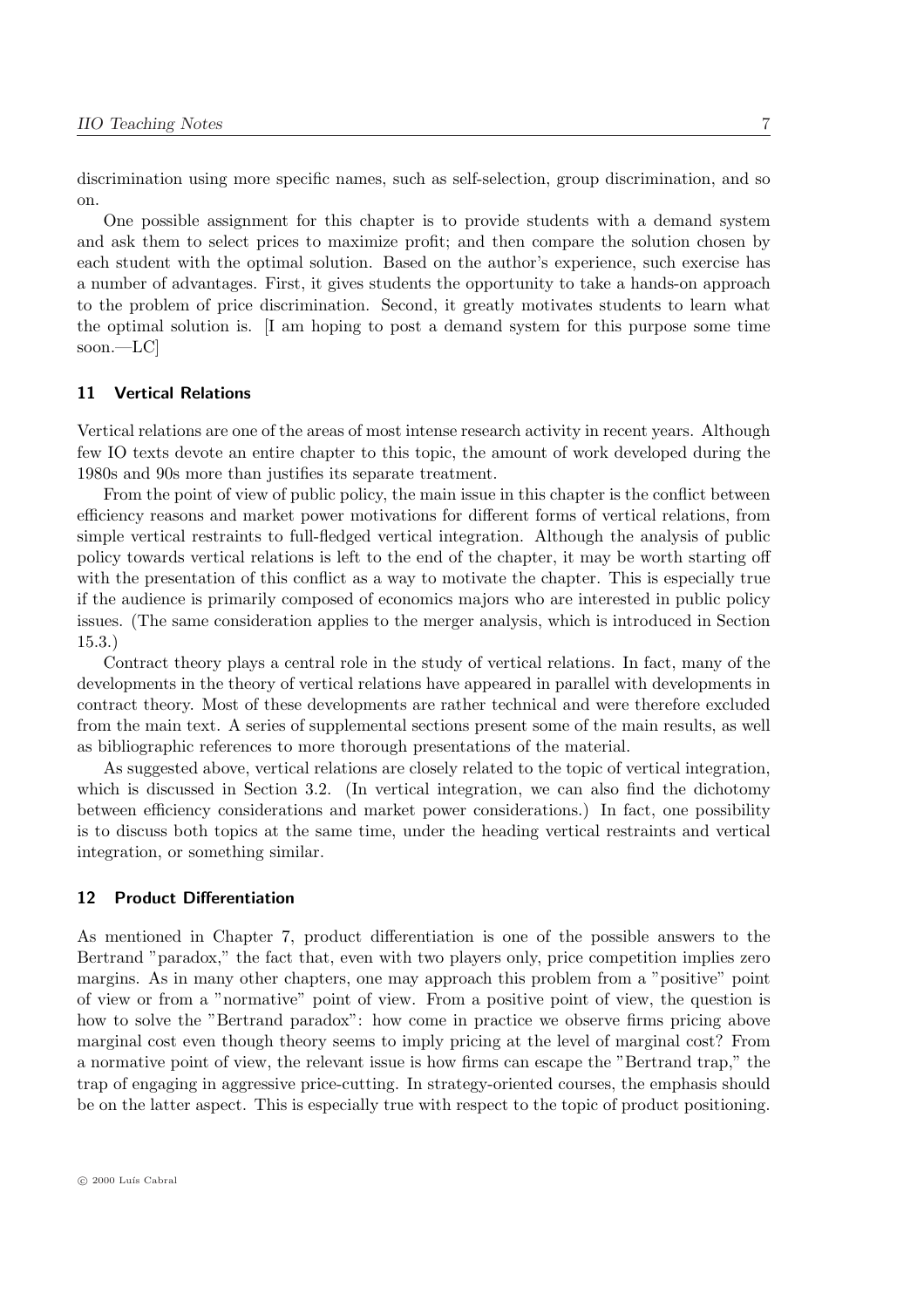In most IO texts, one of the central aspects in the chapter on product differentiation is the distinction between vertical and horizontal product differentiation. While this is a useful distinction for pedagogical reasons, in practice most cases combine both horizontal and vertical product differentiation. The general model that encompasses both forms of differentiation is the hedonic, or characteristics, model of product differentiation. Although the characteristics model is difficult to implement, the basic idea is quite simple. It is therefore worth it to take students through a simplified example—as the one in the text—so that they get an idea of what's involved in applying the model.

The inclusion of imperfect information and switching costs in the same chapter as product differentiation is somewhat unusual. There are two reasons that justify this option. First, both product differentiation and imperfect information / switching costs share the feature that cross price elasticity is lower than it would be in the situation of product homogeneity / perfect information / no switching costs. Second, the actual models that describe the situations of imperfect information and switching costs are almost isomorphic (i.e., identical) to the model of product differentiation.

# 13 Advertising

Advertising is not one of the core topics of IO—at least, not of IO narrowly defined. This chapter may therefore be omitted from a course directed primarily at economics majors. However, as mentioned in the preface, IO has gradually been expanding to the point of overlapping significantly with fields like marketing and strategy, which justifies the inclusion of advertising as a separate topic.

One of the central issues in the IO analysis of advertising is the relation between advertising competition and price competition. Not much economics research has been done on this topic. As a consequence, most of the points presented in section 13.3 are rather tentative: more questions are raised than answered. (This is one of the sections of the text where the issuedriven, rather than literature-driven, nature of the text is most evident.)

# 14 Entry Costs, Market Structure, and Welfare

This chapter and the next close the "loop" implicit in the structure-conduct-performance paradigm. Whereas previous chapters take structure as exogenously determined, Chapters 14 and 15 look at the endogenous determination of market structure. Chapter 14 focuses on the role of entry costs. In particular, it introduces the distinction between exogenous and endogenous entry costs (a distinction that is absent from most other IO texts).

The public policy issue addressed in this chapter is that of the welfare effects of entry. An important strand of the economics literature on this topic has emphasized the fact that, in a world of second best, free entry may not be a good thing; in particular, free entry may lead to excessive entry. This literature overstresses the importance of the business-stealing effect (the externality between entrants and incumbents) and underemphasizes the importance of firm heterogeneity, namely the fact free entry may help replacing inefficient firms with more efficient ones. To compensate for this perceived bias, Chapter 14 introduces the discussion of firm heterogeneity and free entry, including the example of deregulation and entry in the U.S. telecoms industry. (The importance of firm heterogeneity is also underappreciated in the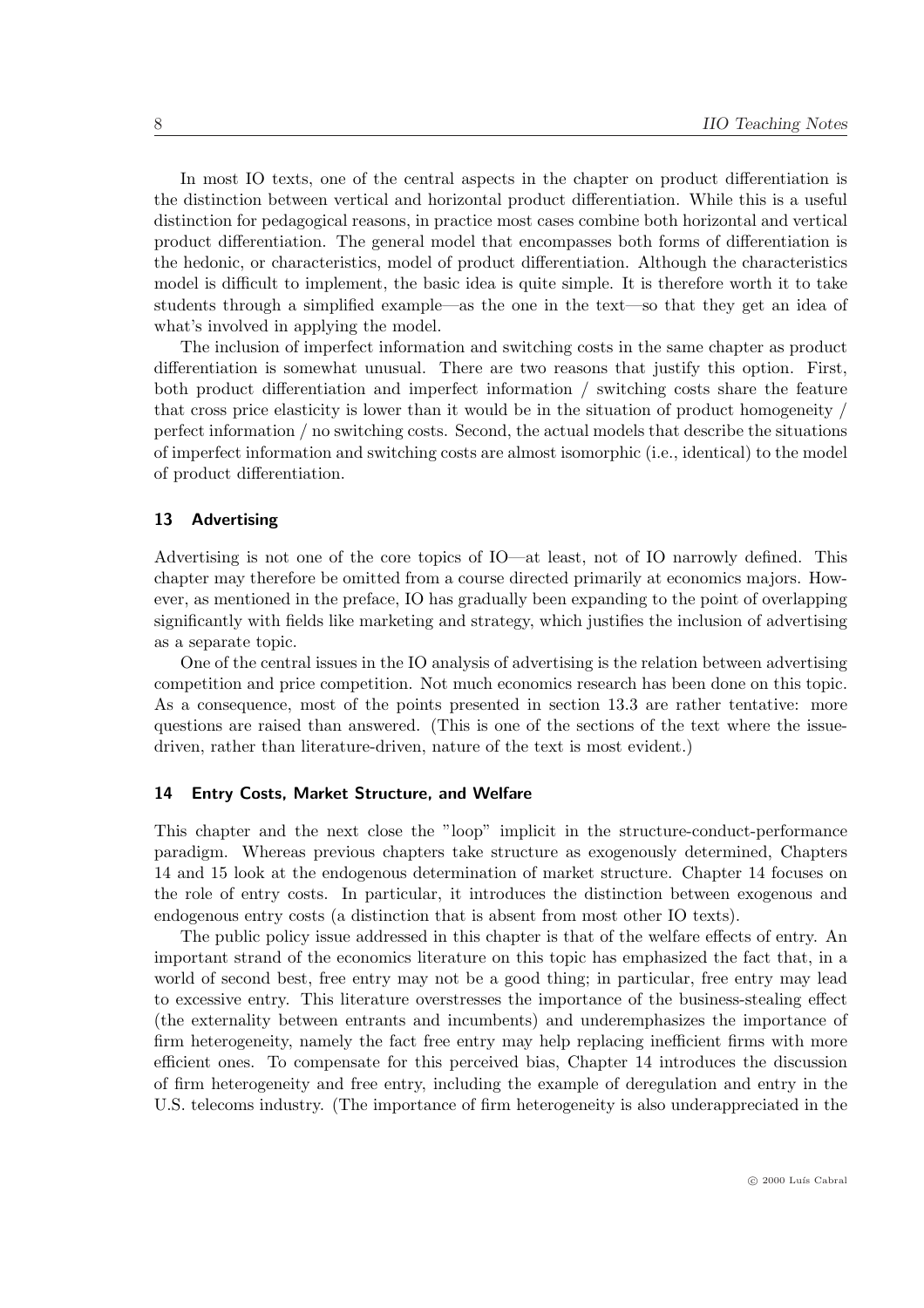treatment of competitive markets, a fact that justifies the inclusion of Section 6.2. On telecoms deregulation, see also Chapter 5.)

# 15 Strategic Behavior, Entry and Exit

This is the longest chapter of the book. In fact, a case might be made for the division of this chapter into three different chapters, corresponding to each of the three sections.

In strategy-oriented courses, the emphasis should be placed on Sections 15.1 and 15.2. In policy-oriented courses, by contrast, the emphasis should be on Section 15.3.

This chapter differs from standard IO presentations in several respects:

- 1. In the treatment of entry deterrence, the emphasis is normally placed on capacity expansion as a means of entry deterrence. However, aside from titanium dioxide and a few other examples, this does not seem to be a very common form of entry deterrence. By contrast, product proliferation and contracts seem to be a far more prevalent strategy. Accordingly, Section 15.1 includes a treatment of the latter two forms of entry deterrence.
- 2. In the treatment of predation, the emphasis is normally placed on asymmetric information as a justification for rational predatory pricing. But the deep purse or the market share explanations for predation seem empirically more relevant. Accordingly, more emphasis is placed on these alternative theories than in standard IO presentations of the material.
- 3. Merger waves are empirically a very relevant phenomenon. Almost every week, one finds at least one instance of a merger that either follows or precedes other mergers / merger announcements in the same industry. This raises a number of important issues, both from a positive and from a normative point of view. Unfortunately, not much economics research has been done of these issues—and not much is said in standard IO textbook presentations. As in other parts of the book, Section 15.3 raises more questions that it answers.

#### 16 Research and Development

From a positive point of view, the central question addressed in this chapter is the relation between market structure and R&D: first, how market structure affects the level and direction of R&D; second, how R&D determines the evolution of market structure. The first part of the central question has been given extensive treatment, both theoretically and empirically. (On the empirical literature, see Levin's chapter in the "Handbook of Industrial Organization" and Sutton's critique in his recent "Technology and Market Structure".) The second part of the question—the dynamics of R&D and market structure—is relatively more recent in terms of economics research. Specifically, one central question is whether the dynamics of R&D contribute to a process of increasing dominance (whereby market leaders increase their lead and monopolists persist as such) or something like what Schumpeter referred to as the process of creative destruction (whereby new firms constantly replace incumbents). There is an interesting parallel between this question and the macroeconomics literature on growth and convergence (do rich countries tend to become even richer or do poor countries tend to catch up?).